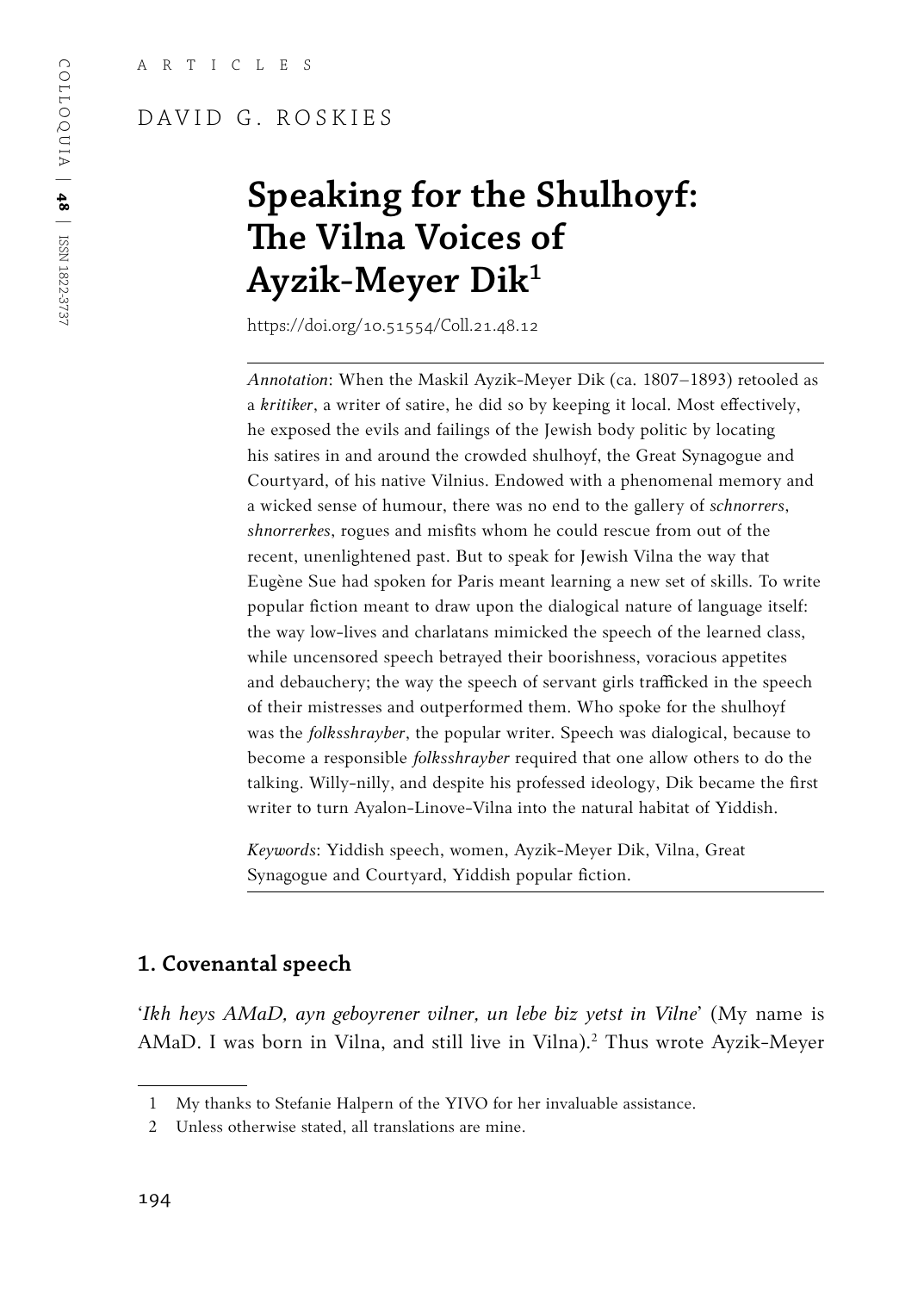Dik, in his affected literary Yiddish, when he emerged from behind his acronym for the first time.<sup>3</sup> By 1871, AMaD was a household name wherever Yiddish storybooks were read, which meant essentially everywhere that the distribution network of the famed press of the Widow Romm & Sons could reach, whether at bookstalls in the marketplace on Fridays or through the book peddlers who plied their trade over the treacherous roads of tsarist Russia. Never one to pass up a learning opportunity, AMaD explained to his *tayere lezerin*, dear lady reader, why it was important for her to know his birthplace. Unlike his everpopular stories, whose fictional plot and characters spoke for themselves, here was an eyewitness account of an historical occurrence from the recent past, and as such required of its author to present his bona fides. And so, dear lady reader, 'My name is AMaD. I was born in Vilna, and still live in Vilna, and was thirteen years old at the time of the First Levy of [Jewish] Recruits.'4 What is more, God had endowed him with a phenomenal memory. 'I remember clearly and accurately all remarkable events that occurred in my circle, and I remember all trivial occurrences that loomed ever so large in the eyes of a child.'

How sensitive and perceptive a child he was, the reader would discover soon after the obligatory preface. AMaD remembered being inducted into the Hebrew alphabet by his *bahelfer*, or teacher's assistant, and the groschen that an angel threw down to him from heaven; his father carrying him to heder wrapped in a huge *tallis*; Zelig, his *rebe*, teaching him the first chapter of Leviticus and promising him a beautiful bride when he grew up, a promise he later kept in his capacity as matchmaker. Recapped herein was the early education of your average East European Jewish male, followed seamlessly by childhood memories that were place-specific: the chanting of the opening prayer of 'Mah tovu' (How goodly [are your tents]) that AMaD had recited on the steps of the Great Synagogue along with hundreds of other heder boys who were gathered there to mark their first day at heder; the awe that coursed through his childish body when he bowed down at the words 'and I bow down and prostrate myself'; and (jumping ahead now to the story itself), the terror he experienced as a 13-yearold during the Musaf service on the Yom Kippur of the First Levy of Recruits, when the liturgy warned that the fate of each person hung in the balance. As a

4 Ibid.

<sup>3</sup> AMaD, *Der erster nabor vos var in dem yor TaKPaH (1828)*, Vilna: Romm, 1871, p. 4.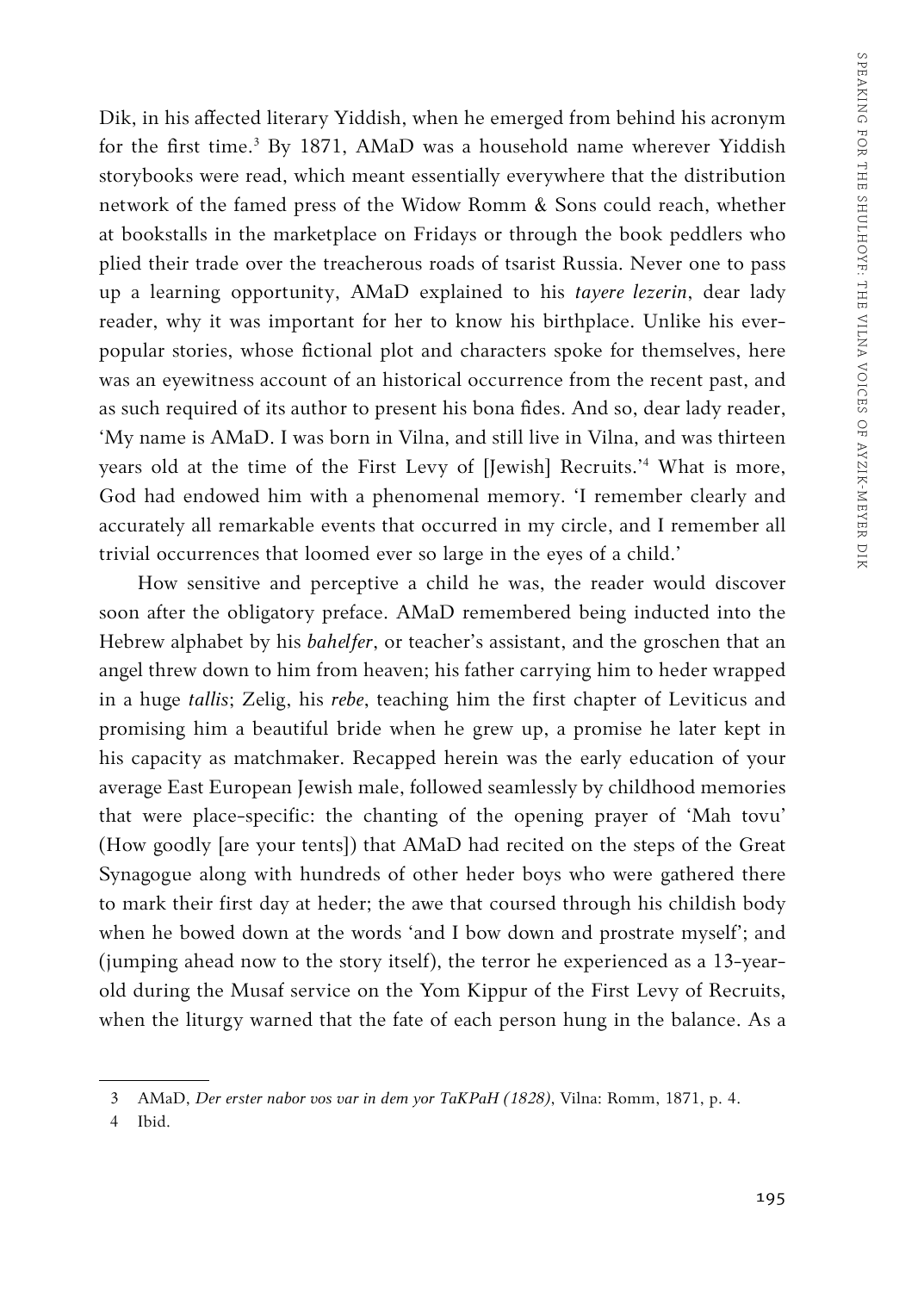child, in short, Vilna represented the sacred centre of Jewish civilisation, with a direct line to heaven.

A more awesome setting than this *mikdash m'at*, or Temple-in-Miniature, could hardly be imagined. Fifteen huge steps led down to its entrance. Despite its many windows, it was always dark inside. A source of spiritual succour, the Great Synagogue substantiated the words of Jacob at Beth-El (Gen. 28:17): 'How awesome is this place! This is none other than the abode of God, and that is the gateway to heaven.' Having served as a place of refuge and miraculous rescue in the past (as documented in a lengthy historical footnote), the Great Synagogue would most certainly work its magic in the present hour of crisis as well: the Tsar had just issued an imperial decree making Jewish boys from the age of 12 to 25 eligible for the draft.<sup>5</sup> How great, then, was the boy's astonishment when, upon entering the main sanctuary, he was met with hundreds of men standing in silent grief, a silence that was suddenly broken by an astonishing occurrence: 30-odd *remiznikes*, coachmen, burst in and headed straight for the Holy Ark. Throwing open its doors, they prostrated themselves before the Torah scrolls, and in a great and terrible voice pleaded with the Lord that they, sinners that they were, be punished in order to spare the whole community of Israel. '*O! Groyser got*,' they shouted, '*reter Yisroels, zayn helfer in tsayt der noyt. Undz, nor undz zol trefn dayn shtrof gerikht, den nor mir zaynen di zinder!* (Oh great God, Saviour of Israel, his helper in times of need. May Thy stern judgment fall only upon us, yes, upon us, for we are the sinners!).<sup>6</sup> Even allowing that to achieve greater pathos the author was heightening, which is to say, Germanicising, the register of their actual speech, he vividly remembered this display of folk piety and public penance heard as a child over 40 years earlier, just as he recalled the *hazzan* immediately launching into Psalm 20, 'May the LORD answer you in time of trouble,' which prompted indescribable wailing from the men below and the women seated above.

A Jewish child of the merchant class who grew up a stone's throw from the Great Synagogue of Vilna was socialised 24/7 into a world of intense piety, where the addressee in good times and bad was one and the same, the Guardian of Israel, to whom the simple folk cried out in Yiddish and to whom the

<sup>5</sup> Olga Litvak, *Conscription and the Search for Modern Russian Jewry*, Bloomington: Indiana University Press, 2006.

<sup>6</sup> AMaD, *Der erster nabor*, p. 12.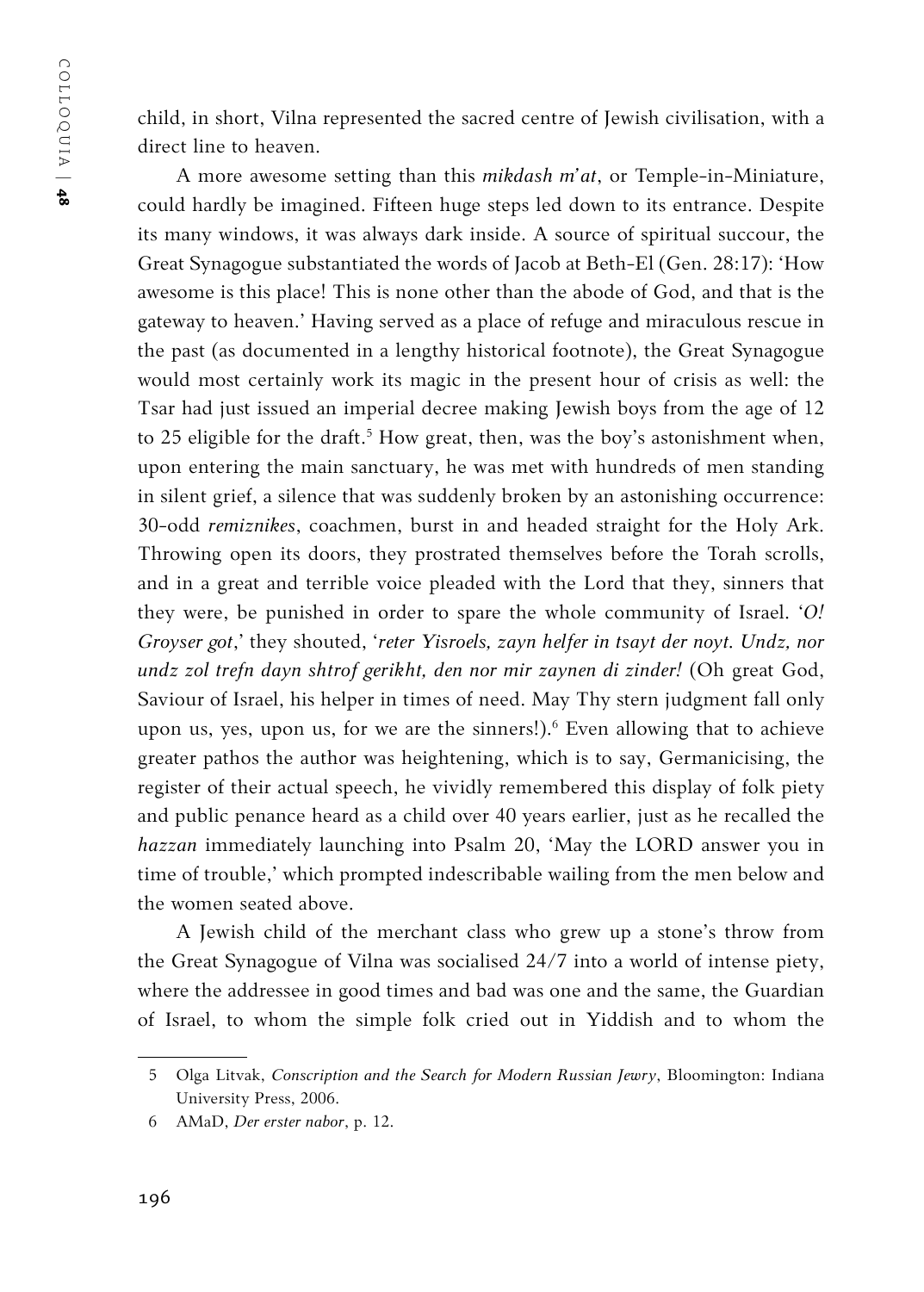congregation prayed in a Hebrew understandable to all. As it happened, news of the *ukaz* arrived in Vilna during Selichot, i.e. at the start of the penitential season, so the confluence of historical crisis and the liturgical calendar made the communal outpouring of penitence and prayer an immediate and universal response. Later, from his bedroom window, the child could hear poor artisans and scholars doing the rounds of the streets at night, calling Jews to repent: '*Vos shloft ir? Di velt shteyt in flamen! Yisroels tseltn brenen! Shteyt oyf tsu avoydes haboyre! Gist oys vi vaser ayere hertser far got un betet vegn ayere kleyne kinder!* (Why are you sleeping? The world is on fire! The tents of Israel are ablaze! Wake up to serve the Lord! Pour out your hearts to God like water and plead for [the rescue of] your little children!)7 It was utterly credible that poor artisans and scholars could produce such poetry-in-prose, because two speech genres were here combined into one: the *shulklaper*'s call to morning prayer, and the emotionally charged and highly stylised language of *tkhines*, petitionary prayers usually recited by women.8 At such dramatised moments, the child's identification with adult behaviour and belief was complete. Swept up in the apocalyptic fervour, he too visited the cemetery almost every day, there to plead with the sacred dead to intercede with God on behalf of the living, and on the climactic day of Yom Kippur, father-and-son relived both the Akedah of Isaac on Mount Moriah and the Hurban, the Destruction of the Temple.<sup>9</sup>

Dik had intended 'First Levy of Recruits that Occurred in 1828' to be a historical farce, in which the author used the past as an object lesson in communal folly and cultural backwardness. But there was something about the Great Synagogue and Courtyard that transcended the historical moment, and so animated and amalgamated the Jewish body politic that the tenor and substance of their speech expressed great religious fervour. By his exposure to group speech, the autobiographical author demonstrated how a Jewish child was socialised into a Covenantal Community where all barriers between history

<sup>7</sup> Ibid., p. 14.

<sup>8</sup> Ruth Rubin, *Jewish Life: The Old Country*, Folkways FG 3801, 1958: A1. http://www.folkways.si.edu/jewish-life-the-old-country/judaica/music/album/smithsonian; Tracy Guren Klirs, *The Merit of Our Mothers: A Bilingual Anthology of Jewish Women's Prayers*, Cincinnati: HUC Press, 1992; Chava Weissler, *Voices of the Matriarchs: Listening to the Prayers of Early Modern Jewish Women*, Boston: Beacon Press, 1998.

<sup>9</sup> Litvak, op. cit., p. 78–79.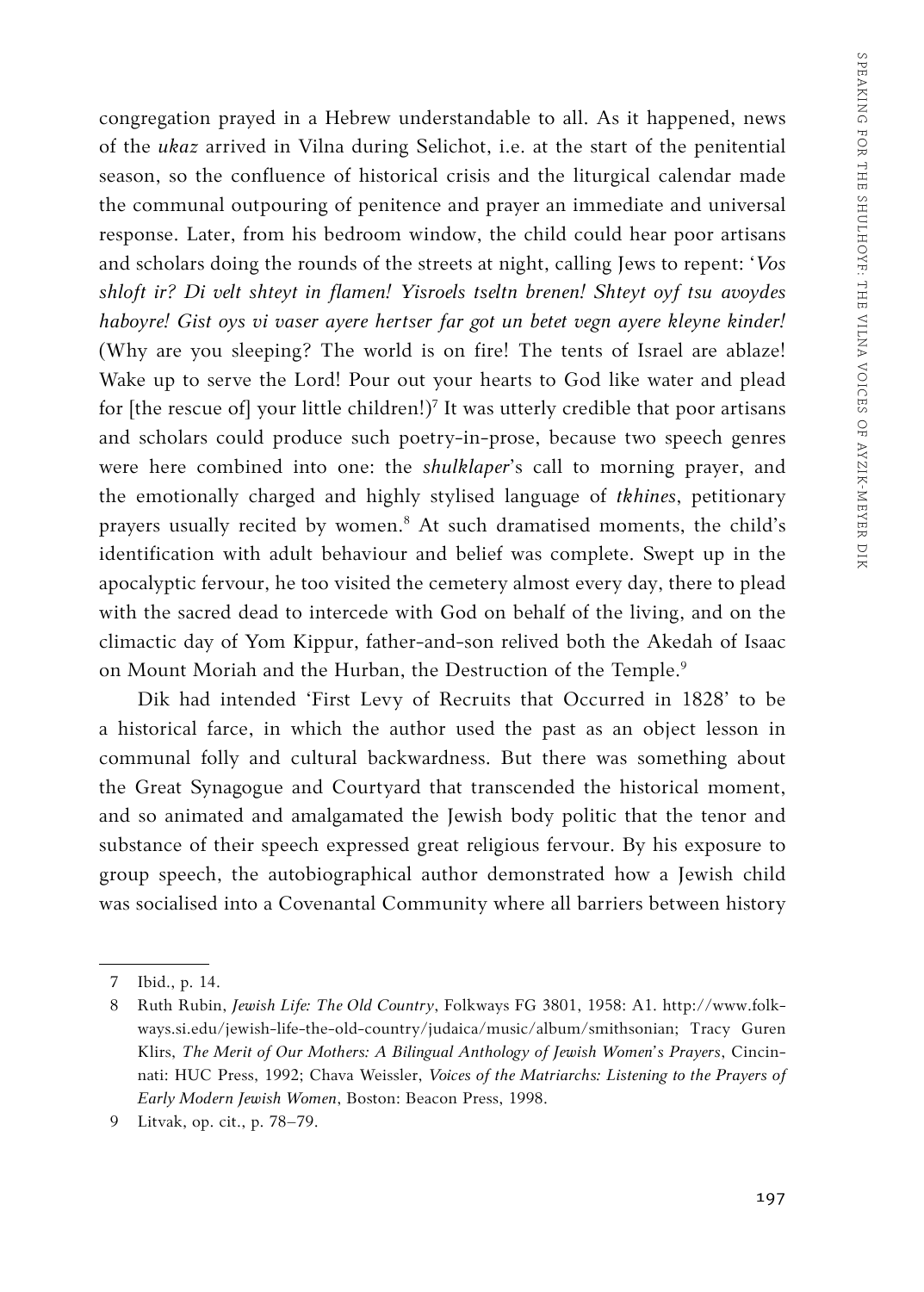and myth, the living and the dead, were eliminated. The tears of the House of Israel, these voices broadcast through the streets of Vilna, were endowed with the power to extinguish the flames of national catastrophe. Communal speech bespoke complete solidarity among all classes of society, as when the unlettered *remiznikes*, the lowliest of the low, took upon themselves the communal burden of sin, and their sacrifice was acknowledged. If these were not the lessons that AMaD, the enlightened author, would have his lady readers learn – what happened to a body politic when grown-ups behaved no better than children – then he had only Yiddish to blame. Thanks to direct, historically authenticated and culturally coded speech, the voice of the faithful community of Vilna broke through the author's Baroque style and explicit ideological agenda.

#### **2. Speaking for the shulhoyf**

Who spoke for the Vilna shulhoyf, the Great Synagogue and Courtyard? Whoever it was would control the hearts and minds of Russian Jewry. Of this, the Vilniusborn writer Ayzik Meyer Dik (ca. 1807–1893) was firmly convinced, as were the first generation of Jewish reformers in Eastern Europe, for they named the first weekly newspaper in the Hebrew language *Hamaggid*, (The Preacher, founded in 1856). The maggid was a species of 'professional talker'.10 Maggidim plied their trade mostly indoors, in synagogues and study-houses, but if Dik's storybooks were to be believed, Linove-Ayalon (both anagrams for 'Vilna') was simply crawling with *zogers* and *zogerlekh* competing for air space; so many fly-bynight preachers who could set up shop anywhere and anytime, whenever there was a crisis brewing, for alas, this is how events unfolded in the sorry tale of 'First Jewish Levy of Recruits in 1828'. Thus, Dik's first response was to fashion the persona of an enlightened maggid, a teacher-instructor-moralist-reformer, modelled on his illustrious precursor Yaakov Kranz (ca. 1740–1804), better known as the Dubno Maggid, who had also delighted in a good story to drive home his homiletic message.<sup>11</sup>

<sup>10</sup> Barbara Kirshenblatt-Gimblett, Michael Wex, 'Professional Talkers', *Yivo Encyclopedia*, 2010, http://www.yivoencyclopedia.org/article.aspx/Talk/Professional\_Talkers.

<sup>11</sup> David G. Roskies, *A Bridge of Longing: The Lost Art of Yiddish Storytelling*, Cambridge, MA: Harvard University Press, 1995, Chap. 3.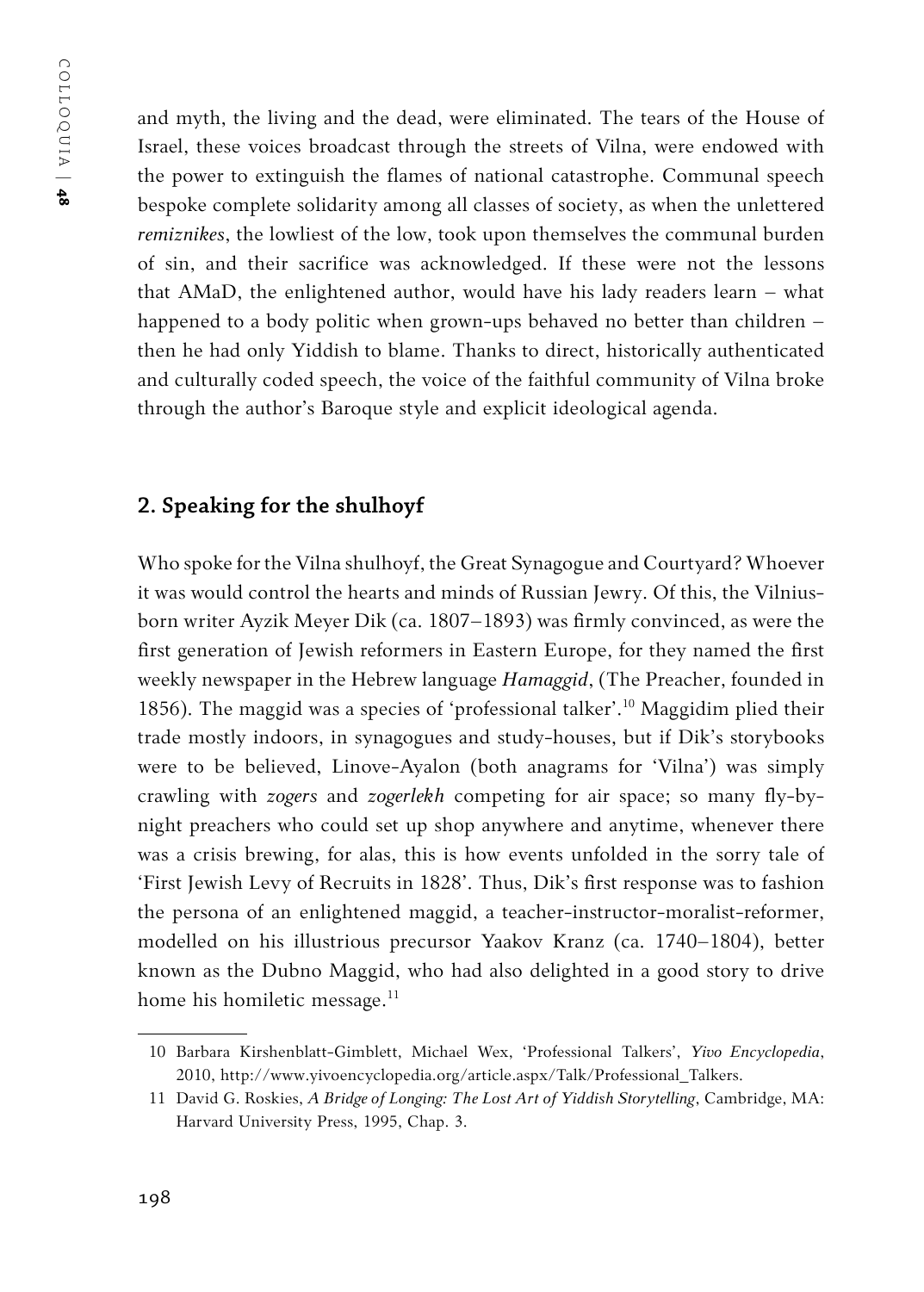Something much more potent than homilies was needed, however, to address the rapid impoverishment of the Jewish urban masses brought about by the collapse of the Medieval, corporate structure and the old agrarian economy. That someone was the *kritiker* (the satirist). '*Di kritik virkt mer vi di moral*,' Dik assured his readers, satire was more potent than moral instruction, because *di kritishe beshraybung* (the satiric narrative) of an out-and-out rogue, someone beyond hope of reform, would serve as object lesson; one good story could awaken the hearts of readers still possessed of moral scruples and ethical principles far more effectively than ten ethical tracts.<sup>12</sup> What better way, then, to drive these lessons home than to begin at home, in and around the Synagogue Courtyard of Vilna, which was revealed to be the seat of folly and the refuge for rogues: 'Khaytsikl Himself' (1856), 'The Stepmother' (1859), *Yekele Goldshleger*, also known as *Yekele Daytsh* and *Yekele Mazl-tov* (1859), or 'Reb Shmaye from the Town of Alite', aka *Reb Shmaye der gut yontef-biter* ('Reb Shmaye the Happy-Holiday-Wisher', 1860). Satire mandated not only picaresque plots, grotesque characterisation, a socially dense landscape and the exposé of outrageous behaviour. Effective satire required characters who spoke and interacted, the more diverse and discordant the better.

And so, a traveller arrives in the city of Linove in the land of Suria [Russia] with a population of roughly 40,000 Jews, 'who speak Yiddish the same as we do', and to all appearances are God-fearing, hardworking and intelligent.<sup>13</sup> He finds that there is even an educated class of people like himself, but unfortunately, they do not mix in communal affairs, leaving it to the *hamoyn-am*, the common folk, to regulate their social, religious and educational institutions as they see fit. Exploiting the presence in Linove of so many learned Jews, our traveller decides to have a Torah scroll copied for his personal use, and so he locates a highly reputable scribe named Reb Daniel Hartsulinke, stipulating that the latter submit his handiwork to inspection, one parchment sheet at a time. When Reb Daniel stops his deliveries, however, our traveller must take matters into his own hands, and pays a visit to his home, inside the Vilna shulhoyf.

<sup>12</sup> [Ayzik-Meyer Dik], Anonymous, *Reb Shmaye der gut yontef biter*, Warsaw: Bamberg, 1860, p. 4–6.

<sup>13</sup> [Ayzik-Meyer Dik], Anonymous, *A gants naye geshikhte fun Yekele Daytsh mit Daniel Soyfer in tales-kotn*, Lviv: J.M. Ehrenpreis, 1873, p. 3. This is a pirated edition of *Yekele Goldshleger oder Yekele Mazltov*, Warsaw, 1859.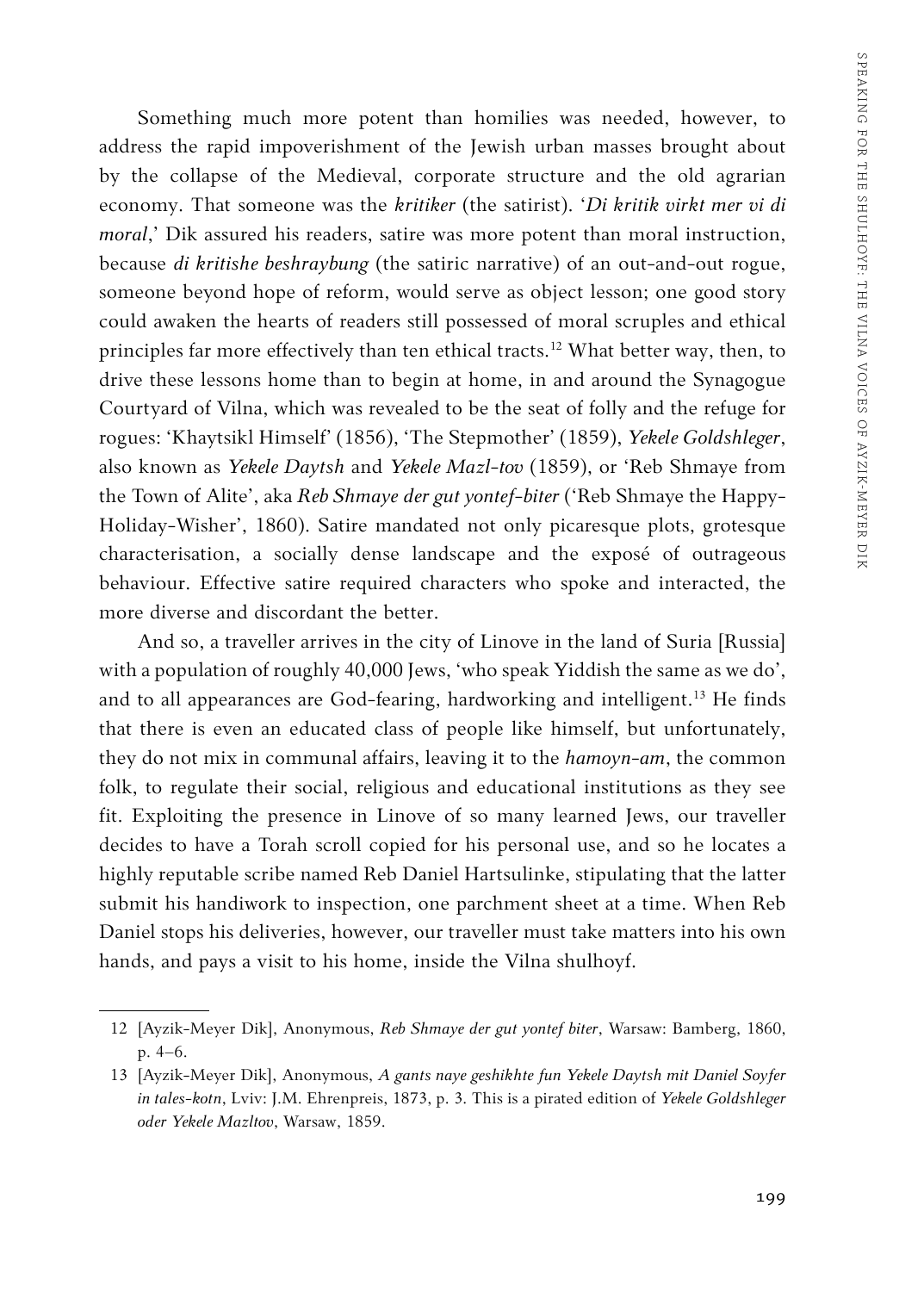The satiric stage is set. An educated traveller from abroad visits the cultural capital. It may not be Paris, but it has its special attractions. In his spare time, he undertakes a task that testifies to his wealth, learning, and religious commitment, which, in a surprising turn of events, brings him into the Jewish heart of darkness. Endowed with a keen eye for grotesque descriptive detail, and a gift for social discourse, the traveller rises to the challenge.

*'Vos iz epes di mayse,' hob ikh gefregt dem soyfer, 'vos ir hot zikh oyfgehert tsu brengen mir yeries?'*

*'Keyn guts zol nit hobn mayn liber shokhn,' hot er mir geentfert ontondik zayn rok un farglaykhndik dem bord mit di peyes. 'Fardreyt zol im vern zayn lebn vi er hot mir fardreyt dem kop a por vokhn mit din-toyres un mit mishpotim*.*'* 14

'What's the story here,' I asked the scribe, 'that you stopped bringing me the sheets of parchment?'

'May nothing good come to that dear neighbour of mine,' he replied while putting on his jacket and straightening his beard and *peyes*. 'May his life be turned inside out, the way he's been driving me crazy the last couple of weeks with rabbinical lawsuits and trials<sup>'</sup>

When the traveller agrees to arbitrate the dispute between the scribe and his neighbour, Reb Daniel launches into a self-incriminating monologue about the sorry fate of his 13-year-old son Elyokumke, the wife he married him off to, the melamed he took in as a tenant, and his other misdeeds as landlord. The verb *fardreyt*, employed in two different ways, the one denotative (*fardreyt zol im vern zayn lebn*), the other idiomatic (*vi er hot mir fardreyt dem kop*), is key to the meta-Talmudic register and rhetorical nature of his speech. In a later scene, which introduces us to the eponymous villain Yekele Goldshleger, Reb Daniel will start a sentence with '*Pshite*, all the more reason,' or '*Poter, vos fregt ir do*?' (What a question! Why are you even asking?), meta-discursive Hebrew-Aramaic speech markers that are the exclusive domain of the study-house.15

<sup>14</sup> Ibid., p 7–8; rpt. as 'Yekele Goldshleger' in A. M. Dik, *Geklibene verk*, edited with an introduction by S. Niger, New York: Cyco, 1954, p. 66. Here, as in all citations from the Yiddish original, words of Hebrew-Aramaic origin are given in bold.

<sup>15</sup> Jordan D. Finkin, *A Rhetorical Conversation: Jewish discourse in modern Yiddish literature*, University Park, PA: The Pennsylvania State University Press, 2010.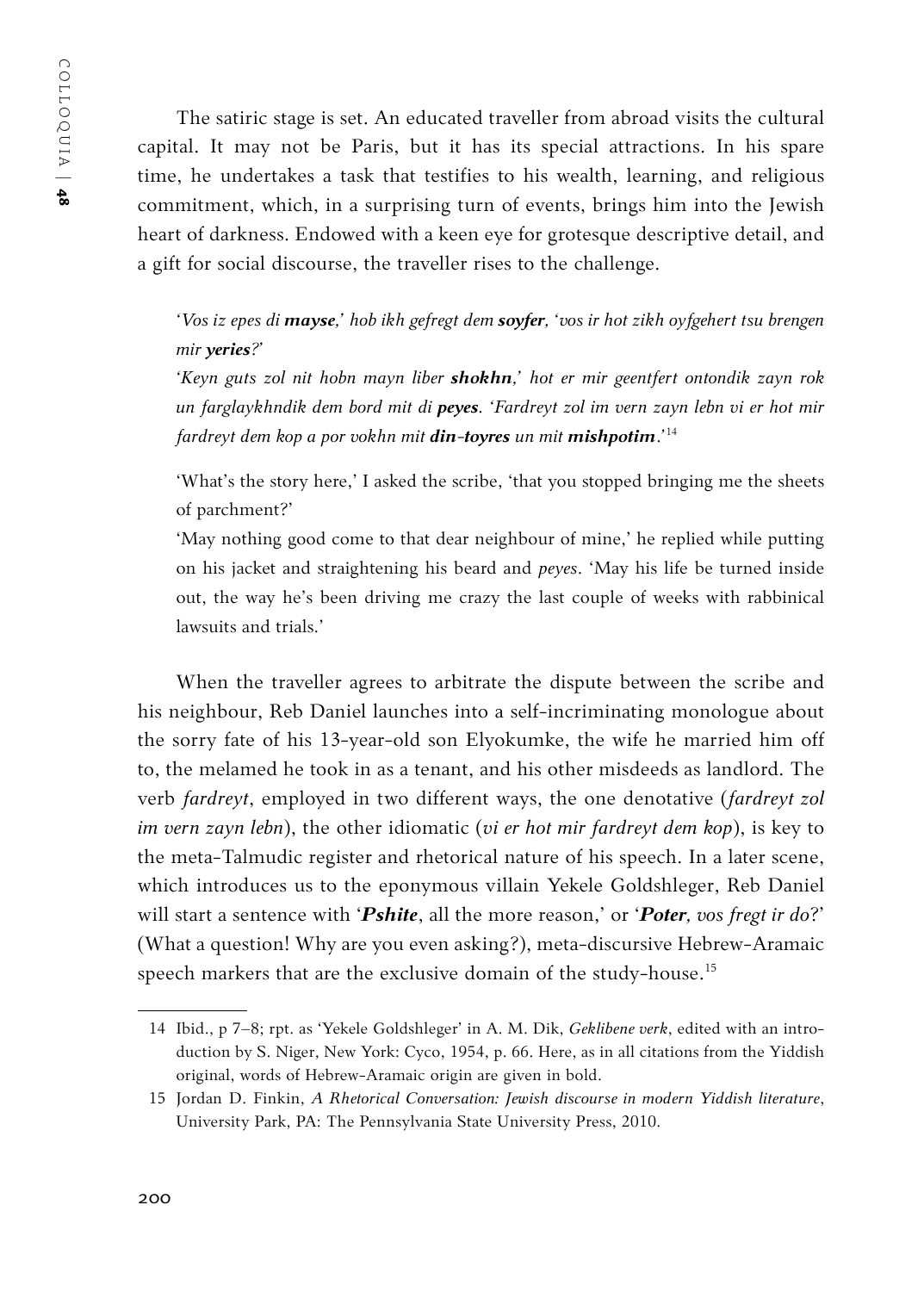Inside Reb Daniel's overcrowded hovel that is home to multiple family units, all is chaos and cacophony. The only one who enjoys any privacy is his most coveted tenant Yekele Goldmine, so called because he earns more from his parasitic pursuits than anyone in all of Linove, and for the next few months, our traveller will come across the yellow *paravantshik*, the makeshift partition, that proclaims Yekele's presence wherever he sets up shop with his latest matrimonial conquest. In Reb Daniel's home, our traveller overhears husband-and-wife bickering over the menu for dinner. They settle on *lokshn mit kneydl*. These are the first words we hear Yekele utter. Weeks later, soon after Shavuoth, the traveller enters a tavern to drink a glass of lemon kvass, a local delicacy, and he spots the *paravantshik* yet again. This time he overhears a lengthy repartee between Yekele and his latest wife that begins as follows:

*'Neyn es muz blaybn oyf dos maynike, beyde fusnoges in tsholnt, di brust mit di kutnitse in tsimes, un oyf shalesudes di flankenshtik. Azoy hob ikh zikh gefirt far mayn driter un ferter vayb un azoy vil ikh zikh firn biz mayn letster vayb.'*

*'Ober vu zet men es,' hot zikh di vayb opgerufn, 'az a mansparshoyn zol zikh mishn in tepl?'*

*'Poter, gor a nayes,' hot er zikh opgerufn. 'Undzere tnoyim flegn dokh oykh aleyn tsurikhtn dem shabes. Eyner hot gezaltsn fish un an anderer flegt smalyen a shepsnkepl lekoved shabes. Ikh bin, borekh-hashem, oykh a yid a lamdn. Nit farges, ikh bin dokh nit dayn ershter man, vos iz geven, zol er mir moykhl zayn, epes gor a shnitser, a stolyer.'*

*'Nu rekht,' hot zi zikh opgerufn, 'meyle erev-shabes. Ober du mishst zikh dokh in tepl a gantse vokh–a brand in dayne khazerishe beyner!'*<sup>16</sup>

'No, I insist on having it my way. I want both jellied calves' feet in the cholent, the breast and the *kutnitse* in the tzimmes, and for the third Sabbath meal the flank of the beef. This is how I did things with my third and fourth wife, and this is the way I'll do things until my last.'

'But whoever heard,' his wife retorted, 'of a man mixing into the cookin' pot?'

'What a question! There's a new one for you!' came his reply. 'During our engagement, the preparations for the Sabbath meal were all done by different people. One salted the fish and another broiled a head of lamb in honour of the Sabbath.

<sup>16</sup> Dik, *A gants naye geshikhte fun Yekele Daytsh*, p. 30; *Geklibene verk*, p. 75–76.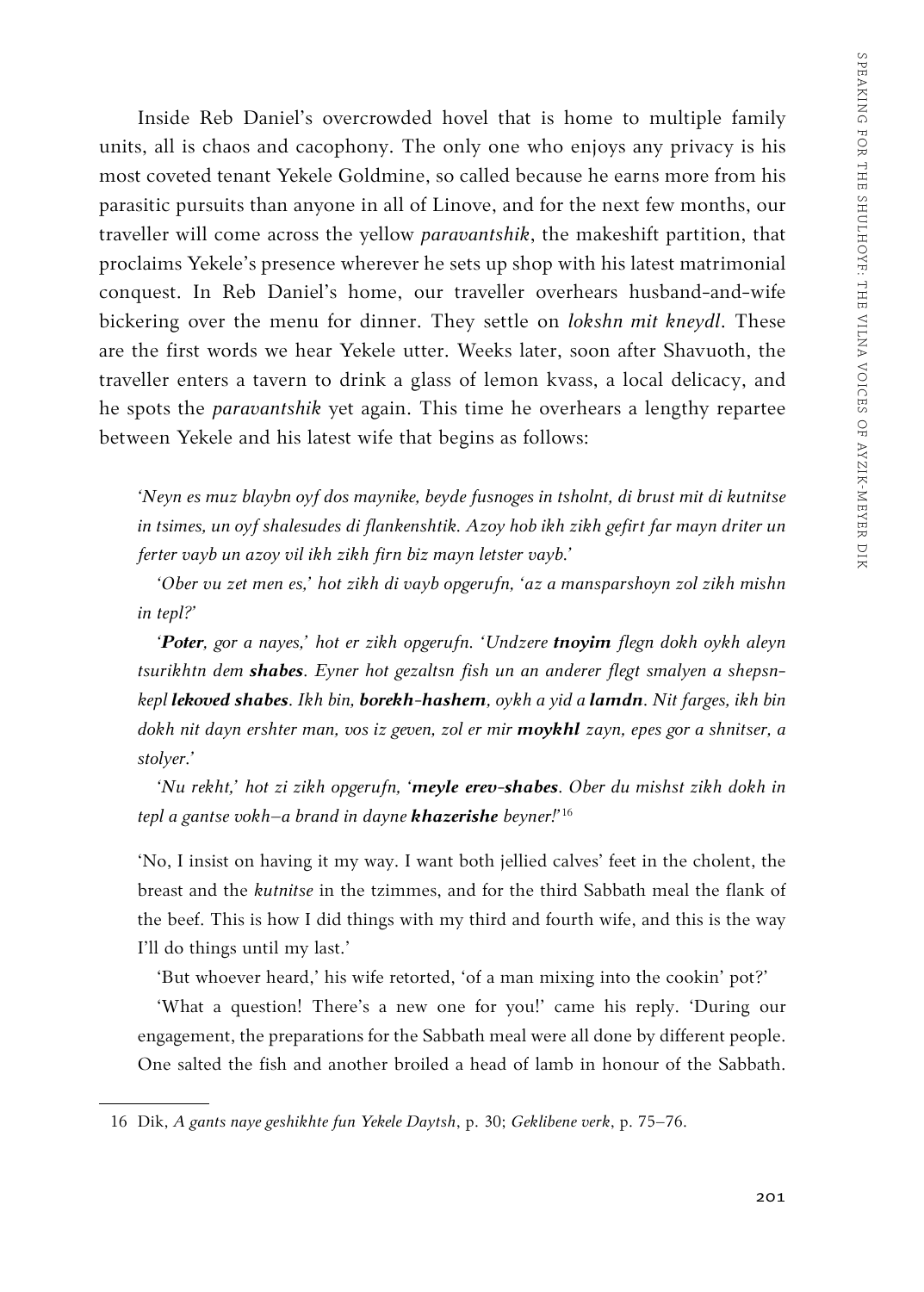Praise God, I am, in addition to everything else, a learned Jew. Don't forget, I'm not *your* first husband either, and that one, may he forgive me, was nothing but a carver, a carpenter.'

'All right,' she said in reply. 'I understand [your getting involved in preparing for] the Sabbath. But you mix into what's cooking in the pot all week long. May your swinish bones be blazed!'

The yellow partition may provide some flimsy cover for Yekele's sexual appetites, but it is his speech that gives him away. His daily menu, meticulously enumerated, means more to him than his latest marriage. He is a womaniser, who routinely violates the domain of women. He observes the Sabbath punctiliously only insofar as the meals are concerned. Worse yet, he trades on his learning. Reb Daniel has already apprised the traveller of the many ways in which Yekele insinuates himself everywhere, playing the marriage broker, the hiring agent for servant girls, heder teachers and cantors for the High Holidays. He is invited to the homes of the well-to-do where he is the life and soul of the party and showcases his erudition. And although he began as a *khabadnik*, a Habad Hasid, he has recently begun to pray in the Reform synagogue in town (the very one that Ayzik-Meyer Dik and other young Maskilim had founded back in the 1830s!). Yes, and he also speaks Moldavian and Gypsy. '*Er ken alemen un ale kenen im*' (He knows everyone and everyone knows him). Khyesenke, his latest but certainly not his last wife, should thank her lucky stars for having married up, from a lowly artisan to the likes of Yekele, who wears his intellectual bona fides with pride. '*Ikh bin, borekh-hashem, oykh a yid a lamdn*,' he boasts to her in the idiolect of the learned, and it is this last, fuelled by his masculine charms and bestial appetites, that gives him free rein in the Covenantal Community of Linove, famous for its Torah scribes and Torah scholars. Only when he overplays his hand, pretending to be a zaddik, a hasidic wonder-worker, in a neighbouring shtetl, is he finally exposed, with a little help from our worldly traveller.

For Dik's readers, *Yekele Goldshleger* was a fast-moving, bawdy, and terrifically entertaining read. For Dik himself, it was an opportunity to expose, yet again, the central ills of Jewish society: '*di shlekhte kinder-ertsiung bay dem hamoyn-am, un…di untsaytige un unglaykhe khasenes in undzere shtet* (the inferior primary education [of boys] among the common folk and the practice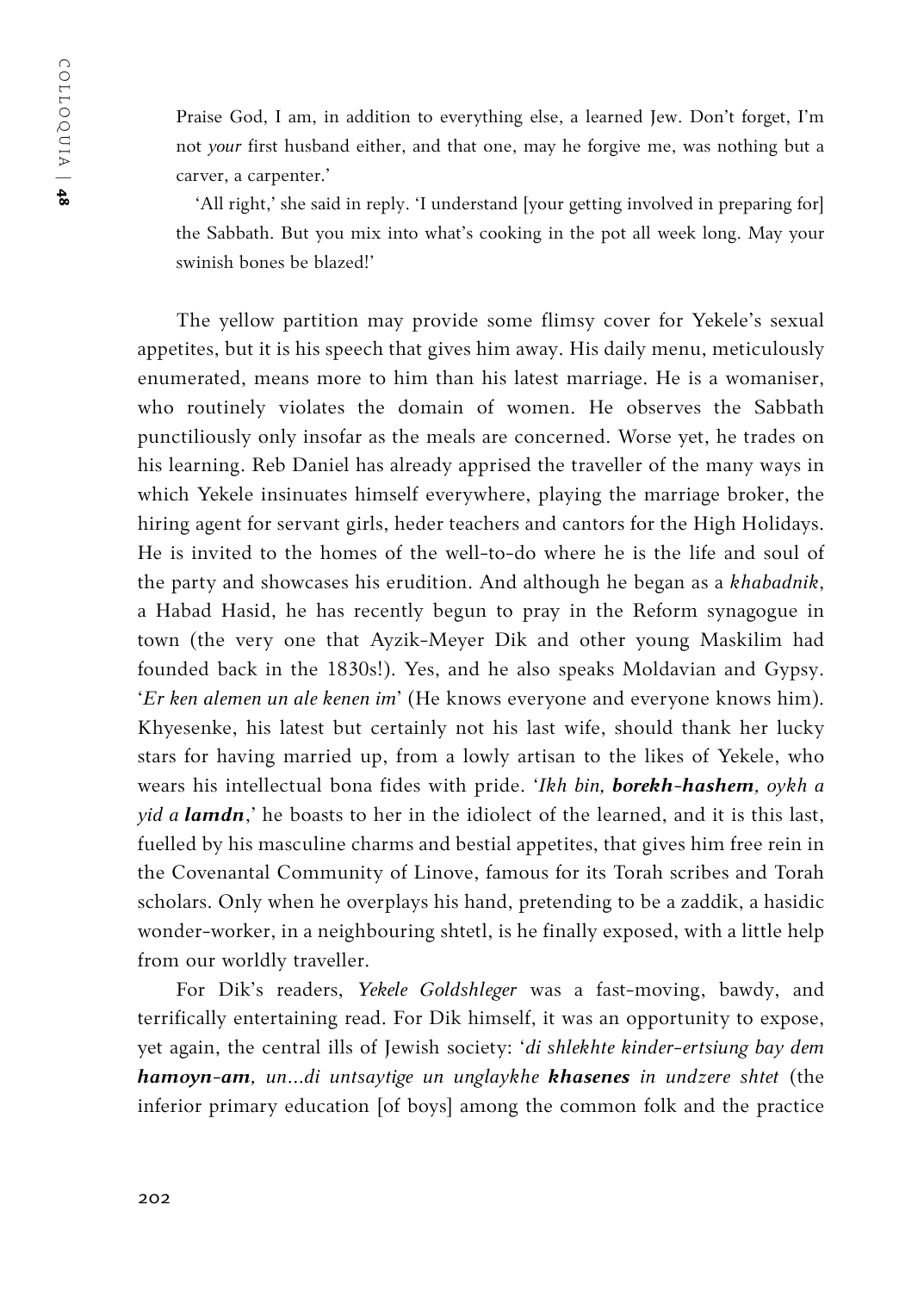of hasty and mismatched marriages in our big cities).<sup>17</sup> For the contemporary reader, its multiplicity of characters concentrated within a dense urban enclave, at the heart of which lay the Great Synagogue and Courtyard of Linove-Ayalon, are brought to life through highly differentiated and interactive speech.

#### **3. Womenspeak**

Who else spoke for the Great Synagogue and Courtyard? Following the live speech of those who spent many hours there but had never been heard from before, AMaD made a momentous discovery. 'It is of great usefulness for every popular writer' (*far yedn folksshrayber*), Ayzik-Meyer Dik explained to his lady readers in a footnote to this work, 'to know and understand the argot [*di reydsnartn*] of all classes of people […] as is evident from the work by Eugène Sue *Mysteries of Paris*.'18 Never was his desire to be ranked alongside the likes of Sue so richly rewarded as when he positioned himself at the epicentre of Jewish Vilna: the one-and-only well that '*undzere bedek-habayis-layt*' (those responsible for the upkeep of our holy places) saw fit to maintain in the Synagogue Courtyard of Ayalon, aka Vilna.<sup>19</sup> His finest moment as a transcriber of authentic Vilna speech was when he eavesdropped in 'Seven Servant Girls at the Pump with Seven Jugs to Draw Water for Tea'. Justifiably proud of this work, Dik hoped that if the demands it made of his readers were greater than usual, the housewives would read it for their own edification, then read it out loud to their servant girls.<sup>20</sup> How surprised the latter would be to read of themselves inside the covers of an 84 page chapbook, twice the length of your average penny-dreadful, each endowed with a proper name, a different backstory, and a very distinct register of speech.

The servant girls meet at the witching hour, when the heavy chores are done, and the last business of the day is to draw water for tea. There is plenty of time to bitch about their bosses, to share the latest gossip, and one of the subjects they are most vocal about is speech. Not only do they quote liberally from the invective

<sup>17</sup> [Dik], *A gants naye geshikhte fun Yekele Daytsh*, p. 4.

<sup>18</sup> [Ayzik-Meyer Dik], AMaD, *Zibn dinst meydkhn bay dem vaser rer mit zibn krig um tsu nemen vaser oyf tey*, Vilnius: Romm, 1873, p. 18–19.

<sup>19</sup> Ibid., p. 22.

<sup>20</sup> Ayzik-Meyer Dik, 'A maskils utopye', *Yivo Bleter*, Vol. 36, 1952, p. 171.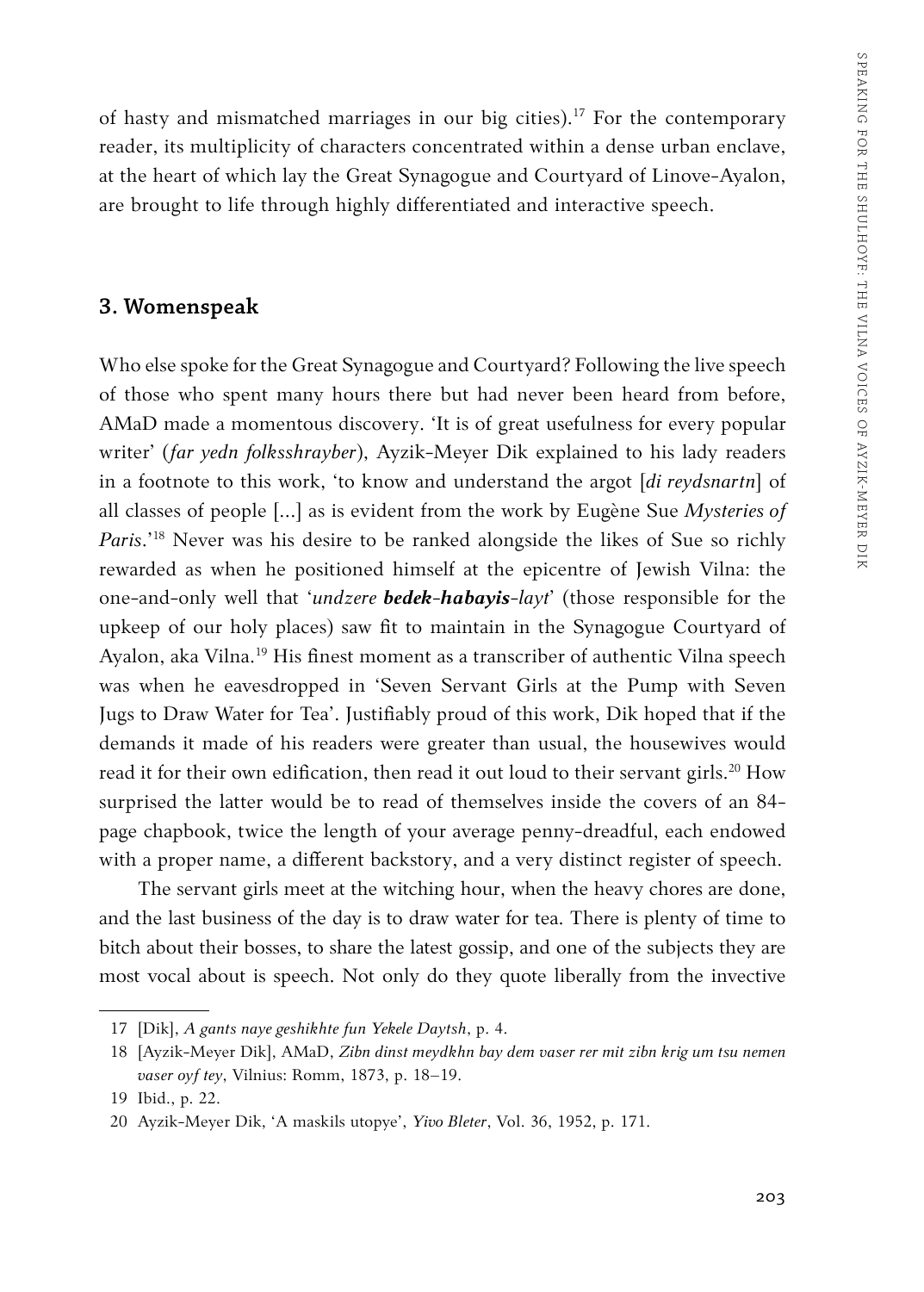of their mistresses, they also understand how speech is a measure of the person. Eytke is the most educated (she hails from Goldingen in Courland), so it is she who articulates the (German) proverbial expression *Vos far a her, azoy zayen di*  dinershaft (Like master, like servant).<sup>21</sup> Normally, Dik would have woven this pithy expression into the title page, and the masters would have occupied centre stage. Here, in marked contrast, the seven servants and their speech preceded and preempted that of their seven mistresses, who took up the latter half of the volume.

The seven servant girls speak of their domestic service in sequential order, in what can best be described as a satiric colloquy, enlivened by their interruptions and appreciative responses to one another's cues. That they are low-comic characters is evident from the Slavicised (i.e. 'corrupt') form of their names: Sulke for Sarah, Payke for Zipporah, Hanke for Hannah, Minke for Minna, Eytke for Yudis or Judith, Sheytke for Shana, and Bas-Shevke for Bathsheba. Sulke sets the lively conversation in motion; like the soubrette in light comedy, she is happy to engage in intrigue, is thick with Akhsa, the mistress' daughter, and, most importantly for Dik's purposes, can ably differentiate one social actor from another and one role from the other. She is the ideal speech mediator.<sup>22</sup>

Sulke has the inside scoop on romantic love among the merchant classes. She shows up late to the pump because she has been busy delivering love letters to and from her mistress' daughter, Akhsa, and if the chocolates that she was supposed to deliver end up in other hands, Akhsa will be none the worse for it. When Bas-Shevke naively asks about Akhsa's parents, her supposed employers, Sulke has this to say:

*'Vos ployderstu fun eltern? Freg zey bekheyrem! Zi di muter iz do a gantsn tog in krom, un als zi iz in shtub zitst zi oykh mit a fardreytn kop fun gesheftn. Un der foter iz nor a vint: kumt af a vayle in shtub, est op, shloft zikh iber, un dreyt zikh avek. Fun zeyert vegn meg zikh umkern di shtub in gantsn kapoyer, un farlozn zikh alzoy mit der gantser virtshaft frier af di Akhses hent un dernokh af mayne. Nu, vi azoy kenen zey shoyn visn tsi zeyer tokhter iz in vemen farlibt oder nit? Mir dukht, ven di Akhse oder ikh voltn bay zey in shtub in kimpet lign voltn zey es oykh nit gemerkt.'*<sup>23</sup>

<sup>21</sup> AMaD, *Zibn dinst meydkhn bay dem vaser rer*, p. 39.

<sup>22</sup> See Asif Agha, *Language and Social Relations: Studies in the social and cultural foundations of language* 24, Cambridge: Cambridge University Press, 2007, sec. 5.3.

<sup>23</sup> AMaD, *Zibn dinst meydkhn bay dem vaser rer*, p. 24.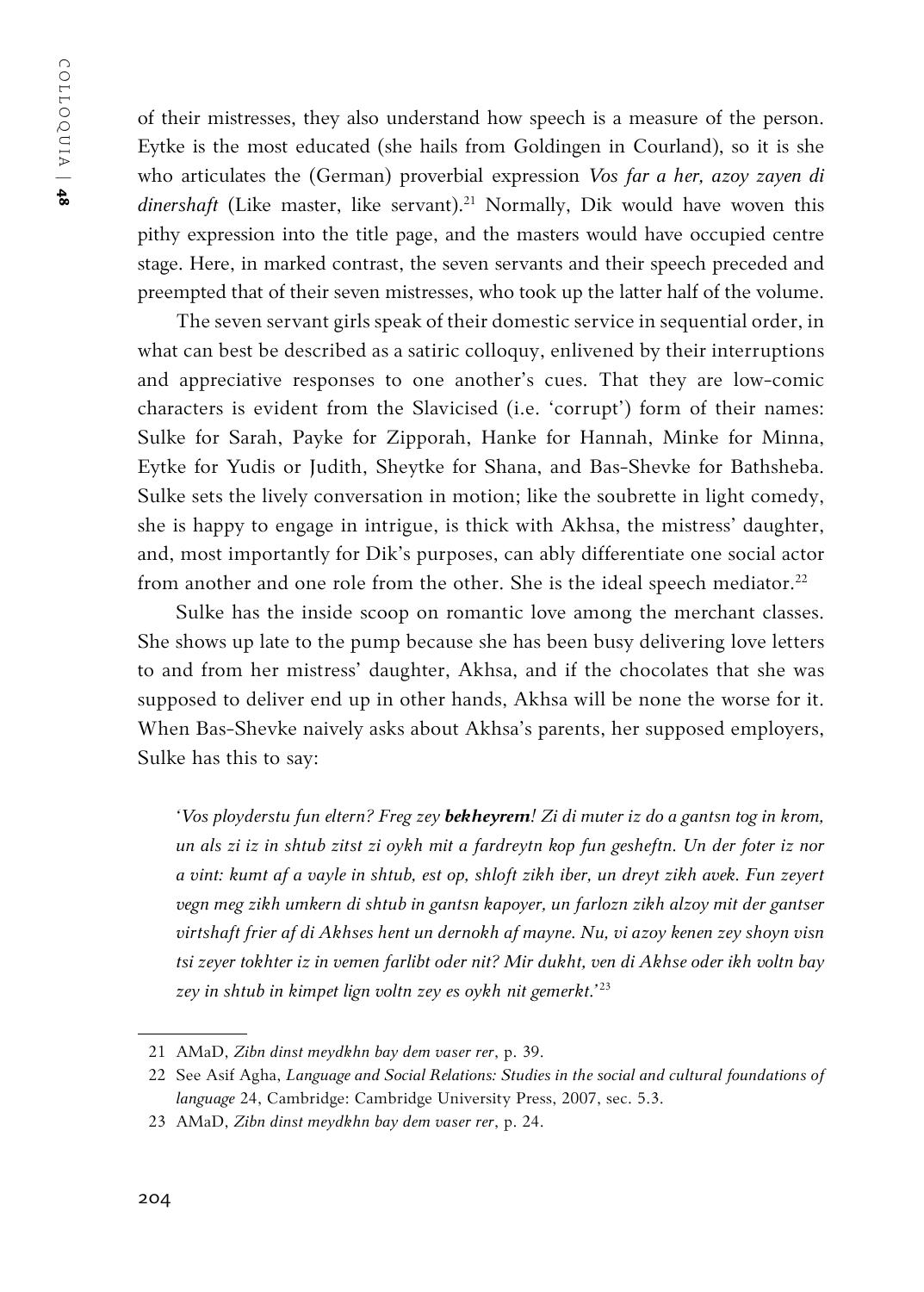'Why are you carrying on about her parents? As if they know what's going on! The mother spends all day in the store, and even when she's home, her head's all tangled up in business. And the father is like the wind: comes home for a bit, eats his fill, takes a long nap, and makes himself scarce. So far as they're concerned, the household can turn itself upside down; it rests entirely in Akhsa's hands, and then in mine. So how do you expect them to know whether their daughter is in love with someone or not? Listen, if Akhsa or me were to give birth in their very home, they wouldn't notice that either!'

Sulke's racy, caustic and clipped speech is a perfect match for her derelict surroundings. The mores of the new merchant class are surface thin, she discovers. The moment her mistress, who is jealous of Sulke's good looks, opens her mouth, out comes the vituperative speech of Butchers' Street:

*'Ver ayngebrokhn, khtsufe, hureshe tsure, Faytkes lubovnitse!' Zi hot es a bisl a zis maylekhl, vi a geborene yatkever gasnitse.* 24

'Drop dead, you degenerate, whore-face, Faytke's lover!' What a sweet little trap that one has. [Talks] just like someone from Yatkeve Street.

Yiddish has rich linguistic resources for talking bad, available to women of all classes. Most jarring to the refined Yiddish ear, and to Dik's ear in particular, is the Slavic component. The adjectival *tse*-suffix on *lubovnitse* and *gasnitse* makes each noun feminine, Slavic, and therefore vulgar-sounding. Then there is the Hebraic component. *Khtsufe* (debauched woman) paired with *tsure* (visage, face) means 'whore-face', and carries almost biblical censure.

Sulke's complaint is followed by Minke's monologue. Serving a rich silk merchant's wife is bad. Serving a parvenu is far worse. '*Der paralis veys zey, di balebostes!*' is Minke's opening line, (May they all be struck with paralysis, those lady-bosses!).<sup>25</sup> Minke is doubly vulnerable: her face is pockmarked, and she has no work permit. Otherwise she would long since have sought alternative employment. Her verbal aggression, therefore, is directly proportional to her precarious psychological state.

<sup>24</sup> Ibid., p. 25.

<sup>25</sup> Ibid., p. 26.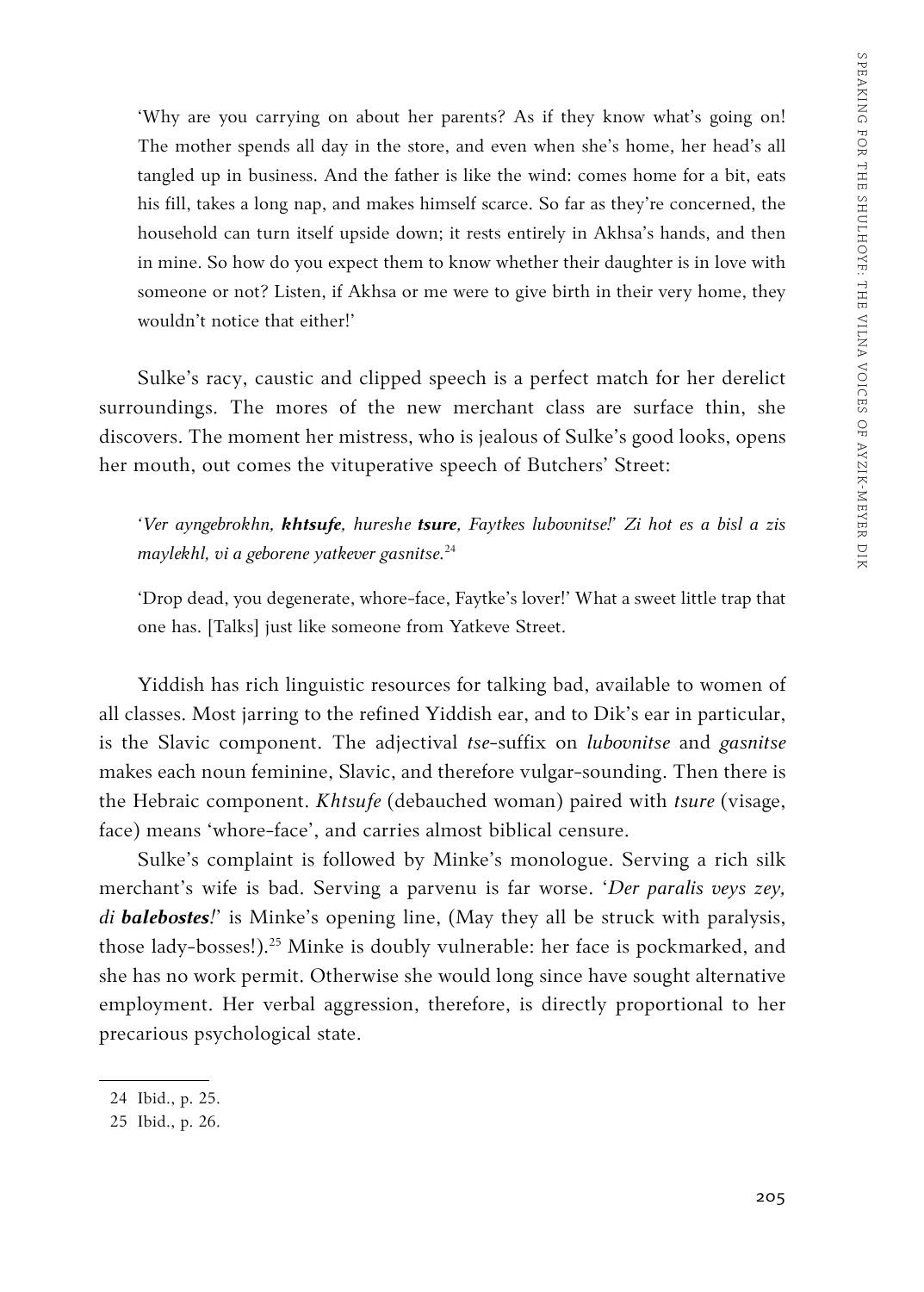*'Der paralis veys zey, di balebostes! Vi men zol zayn, iz alts shlekht. Iz men sheyn, vert men fun zey ongerufn "hureshe tsure," "portselayene partse". Iz men nit sheyn, ruft men "Bridote. Pamunitse." Iz men nokh dertsu a bisl geshtuplt un shvavtslekh, ruft men "matse shmure". Iz men rekht pokndik, ruft men Shinoyker beysoylem–di meysim zayen tselofn, di griber zayen geblibn* [*…*].*'* 26

'May they all be struck with paralysis, those lady-bosses! Whatever you are, they dump on you. If you're pretty, they call you "whore-face" or "porcelain puss". If you're not pretty, they call you "hogbeast, slop pail". And if you happen to be a little bit pockmarked and dark-skinned, they call you "watched-over matzo". And if you're badly pockmarked [as I am], they call you "Shinoyker Cemetery, the corpses ran off and left the pits empty".'

Minke, the most insecure of the seven servant girls, has the most combative voice. Her repertoire of Yiddish curses is as inventive as it is nuanced. There is another culturally coded swearword for every shade of ugly. (Having fed Minke these juicy lines, Dik helpfully provides the etymology for 'Shinoyke cemetery' in a wordy footnote.)

Minke may sleep on a torn straw mattress over a worm-infested bench with a filthy pillow, but her speech is alive with caustic humour and native smarts, providing a moral baseline against which to judge her masters' behaviour, and their speech. It is through their speech, as Minke and later Shetyke will reveal, that the Jewish nouveaux riches try to camouflage their vanity, ignorance, boorishness, and even criminal behaviour. By means of verbal parody and mimicry, the speech of these seven servant girls drawing water from the oneand-only well in the Synagogue Courtyard covers almost the entire social spectrum of Yiddish-speaking Vilna.

Eytke, who serves truly educated masters, is the lone voice of bourgeois civility, progress and religious tolerance. She alone has words of praise for her mistress, and will deliver this brief homily on proper speech. '*Men hert dortn keyn klole, keyn grobn vort*' (You'll never hear any cursing or any untoward word), she reports to the assembled about her mistress, '*un ver redt shoyn fun a treyfn vort un pshite shoyn iz zi reyn fun dem mindestn nokhreyd*' (not to speak of hearing her utter any vulgarity, and you can bet that she is innocent of ever

<sup>26</sup> Ibid.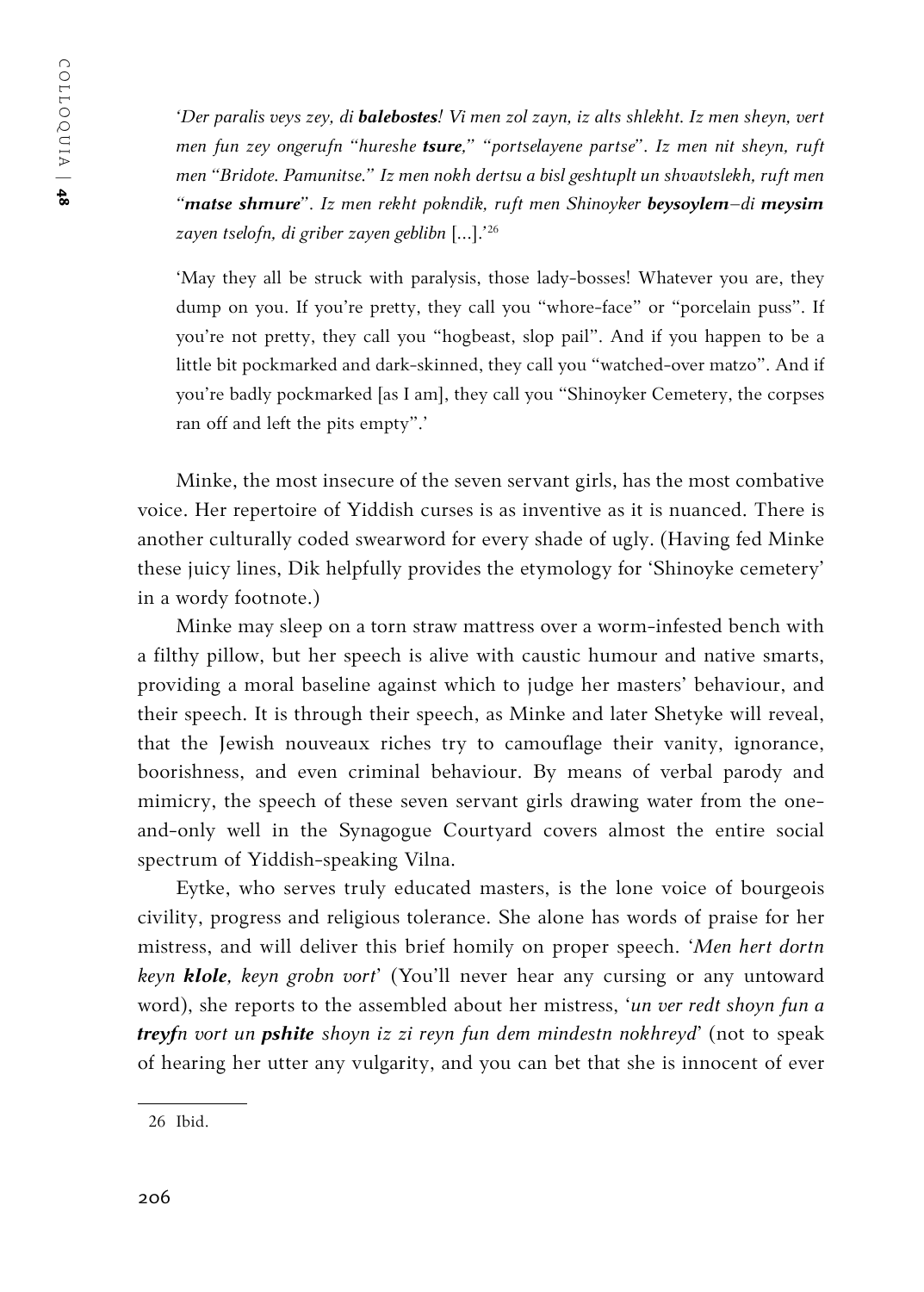speaking ill of anyone).<sup>27</sup> In the substance and social register of her speech, Eytke is 'managing up'; like servant, like master.

But Hanke, the small-town girl from Dričishok, will have none of it. She is outraged by the laxity in religious observance that she has observed among her friend's employers. '*Men zaltst keyn fleysh un men makht dem samovar um shabes*' (They don't kasher their meat with salt, and they heat up their samovar on the Sabbath), she says angrily of Eytke's household, '*un zi geyt nit in mikve, un geyt mit eygene hor, un bentsht keyn likht* (and she doesn't go to the ritual bath, wears her own hair, and doesn't bless the Sabbath candles).<sup>28</sup> Pious Hanke prefers to toil under bad masters, '*den ikh vel hobn groys oylem-habe derfar*' (for I will be rewarded with the World-to-Come in return),<sup>29</sup> even if Gnese, her mistress, calls her '*a shtik fleysh mit tsvey oygn*' (a two-eyed piece of meat). Eytke is deeply insulted to hear her mistress so maligned, and lets Hanke know it. '*Du host gelebt in dayn skripshtetl tsvishn khamoyrim un lebst do tsvishn khazeyrim*' (You grew up in that two-bit town of yours among donkeys, and now you're living among pigs). $30$ 

Eytke's is the reasoned voice of civility. Hailing from neighbouring Courland, she is the most educated among them, yet she has no problem adopting their vulgar register when need be. She is the counterpoint to Hanke, the atavistic voice of the shtetl outback.

That leaves Payke, Bas-Shevke and Sheytke. Payke's speech is replete with Slavic proverbs. She is so street smart that she will accept Hershke the stable boy's hand in marriage. In her behaviour and speech, she knows where she belongs, and how to make the best of it. As the liveliest in the group, Bas-Shevke's voice is the most reactive and resilient. Perhaps this has something to do with her working at an inn. Poor Sheytke is the unhappiest of them all.

Sheytke serves a rich broker whose wealth comes from exploiting and cheating his clients, with the servant girl forced to be his go-between. Such a servant, especially one advanced in years, must adapt to her circumstances, Sheytke advises the other girls before they break for the night. '*Mir elnte kinder darfn in der velt lebn vi eyn yeshive-bokher*' (We, the lonely children, must live

<sup>27</sup> Ibid., p. 38.

<sup>28</sup> Ibid., p. 31–32.

<sup>29</sup> Ibid., p. 32.

<sup>30</sup> Ibid., p. 38.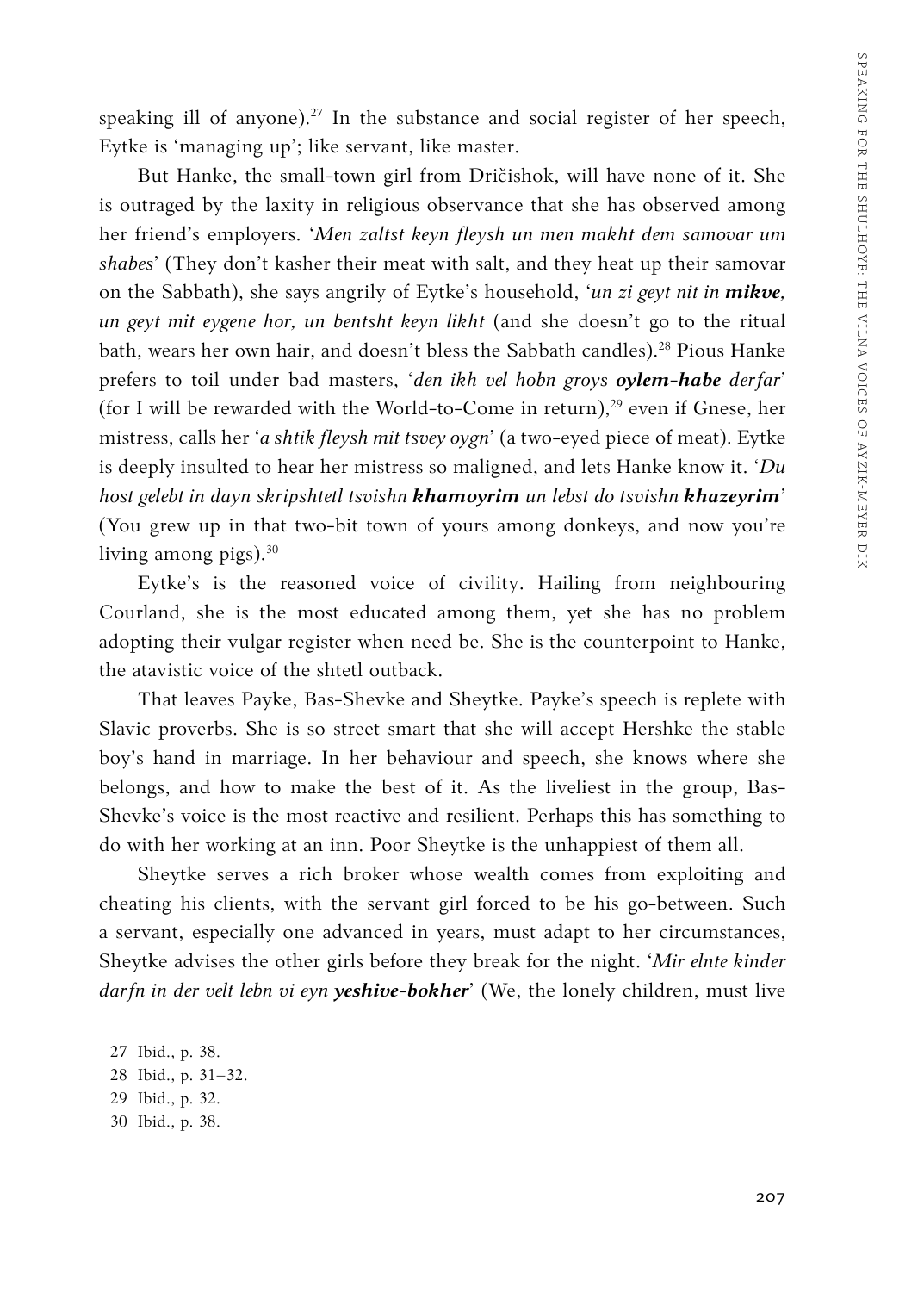in this world like a yeshiva student). Drawing out her analogy to the system of studious young men being parcelled out to a different home for their daily meals, she delivers a succinct anatomy of urban homelessness:

*'Shabes iz er lemoshl bay dem per fun der kehile, vos men hit bay im in shtub nor yoshon, un zuntik est er bay eyn gasman vos hot nit in shtub afile a gantse kendl um tsu vashn zikh dermit tsum tish. Montik est er vider bay aza eynem vos men est dortn keyn dover min hakhay, un dinstik bay eynem naye modishn, vos dortn iz eyn kristin di kekhin. Alzo mir dinstn darfn nit zayn frimer als er vos meynt nokh a rov tsu zayn. Mir darfn dinen vu mir kenen kumen tsu a shtikl takhlis, un dervayle oykh gut lebn, den di yorn fun dinen vern oykh arayngerekhnt in di zibetsik yor.'*<sup>31</sup>

'On the Sabbath, for example, he eats at the home of the head of the community, where keeping last year's grain is strictly observed, and Sunday he's eating at some down-and-out's who doesn't even own an unbroken pitcher when it's time to wash for the meal. Tuesday he's at the home of someone who's too strict to eat any living flesh, and Wednesday at someone else of the modern set, who has a Christian cook in his employ. So how can you expect us servants to keep the laws more strictly than some fellow who's heading for a rabbinical position? We've gotta serve wherever there's hope of reaching our goal, and live it up while we're at it, because, let's face it, the years we spend as servants are also counted in our seventy allotted years.'

'The span of your life is seventy years,' says the Psalmist (Ps. 90), and Sheytke knows her prayers by heart, as she knows the ins and outs of religious observance. The voice of the folk bespeaks the stoic acceptance of fate; the social order is the moral order, and both are immutable. Sheytke knows this, not from her immersion in Classical Jewish sources, to which only yeshiva students have recourse, but from the school of hard knocks.

Thus, for once in his long and productive career, the enlightened maggid Ayzik-Meyer Dik returned the favour to his dear lady readers, by allowing the servant girls among them to present, individually and collectively, a composite portrait of their urban landscape and difficult social condition solely through the medium of speech.

<sup>31</sup> Ibid., p. 39.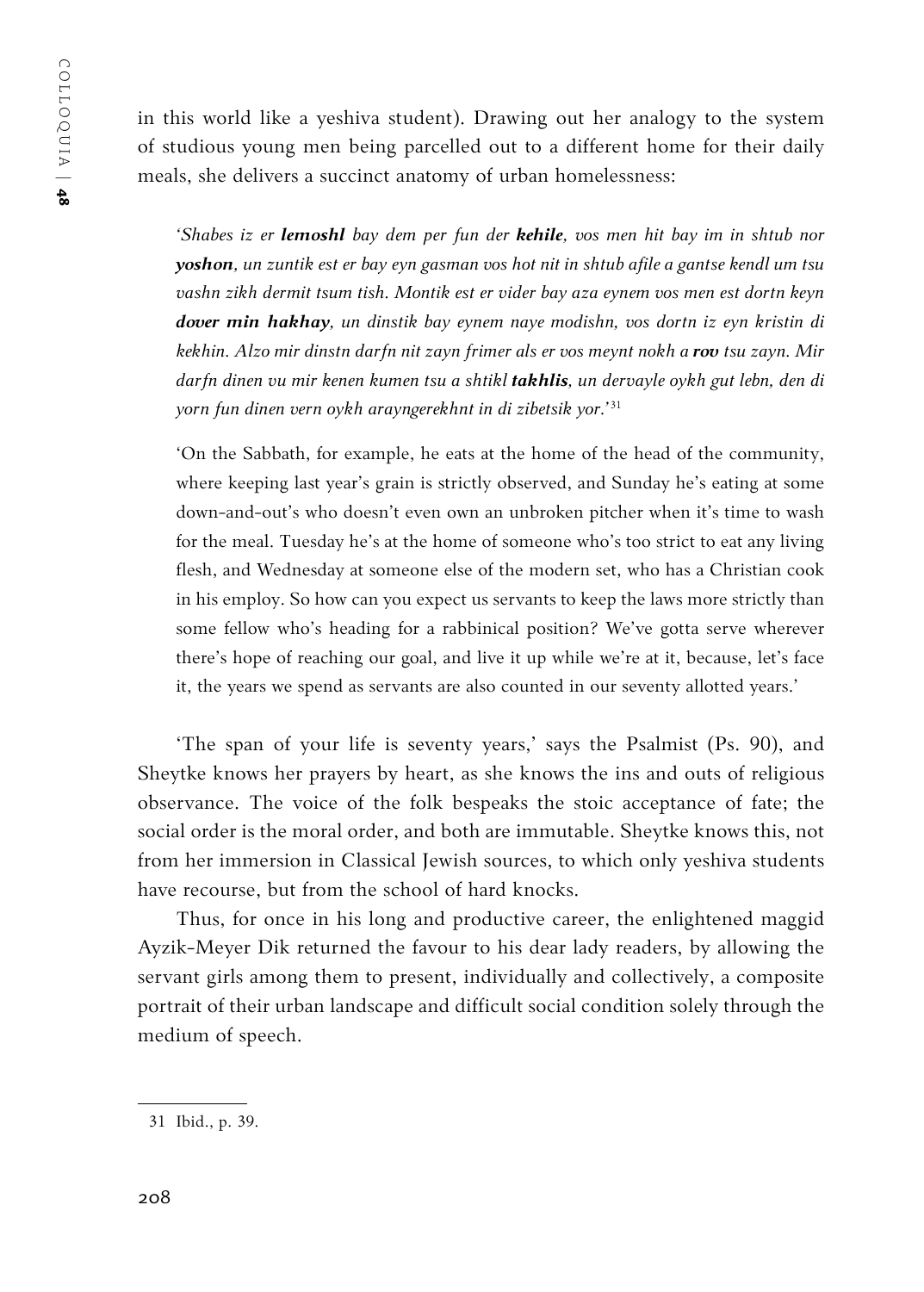#### **4. The natural habitat of Yiddish**

Remember that educated class of Linover Jews who chose not to get involved in communal affairs? One of them is Reb Osher Karina, whom our traveller befriended in Vienna, and whose wife, Hannah, happens to be related to Reb Daniel the Scribe. When Daniel's sickly young son dies, of marital stress, no less, Hannah comes to pay a condolence call, and as a member of the family from a higher social class, she is outraged that the boy was sacrificed on the altar of premature marriage to someone 'twice the boy's age and four times his size'. It is Hannah who delivers this summary judgment: '*Linover yidn vern geborn far der tsayt, vern khakhomim far der tsayt, hobn khasene far der tsayt, zenen moyled far der tsayt, vern alt far der tsayt, un shtarbn orem far der tsayt*' (The Jews of Linove are born prematurely, gain wisdom prematurely, get married prematurely, give birth prematurely, and die prematurely).<sup>32</sup> These are the six miserable stages in the life of your average Vilna Jew; their collective epitaph. As such, it can be delivered by a woman, but not in her own name. Rather, Hannah is here quoting something first spoken by her late father. This voicewithin-a-voice-within-a-voice-within-a-voice (Dik speaking through the traveller, who is transcribing the words of Madame Hannah Karina, who is citing her late father) is the *mesoyre*, the authentic voice of tradition; it is apodictic, heavily Hebraic, and satiric.

The secret of the *kritishe beshraybung*, Ayzik-Meyer Dik discovered when he retooled as a *kritiker*, a writer of satire, was to keep it local. To thoroughly expose the evils and failings of the Jewish body politic, all he had to do was stay focused on the Great Synagogue, its Courtyard and surrounding Jewish neighbourhoods. Endowed with a phenomenal memory and a wicked sense of humour, there was no end to the gallery of *schnorrers*, *shnorrerkes*, rogues and misfits whom he could rescue from out of the recent, unenlightened past.

But to speak for Vilna the way that Eugène Sue had spoken for Paris meant learning a new set of skills. Popular fiction now drew upon the dialogical nature of language itself: the way low-lives and charlatans mimicked the speech of the learned class, while uncensored speech betrayed their boorishness, voracious appetites and debauchery; the way the speech of servant girls trafficked in the

<sup>32</sup> Dik, *A gants naye geshikhte fun Yekele Daytsh*, p. 22; *Geklibene verk*, p. 72.